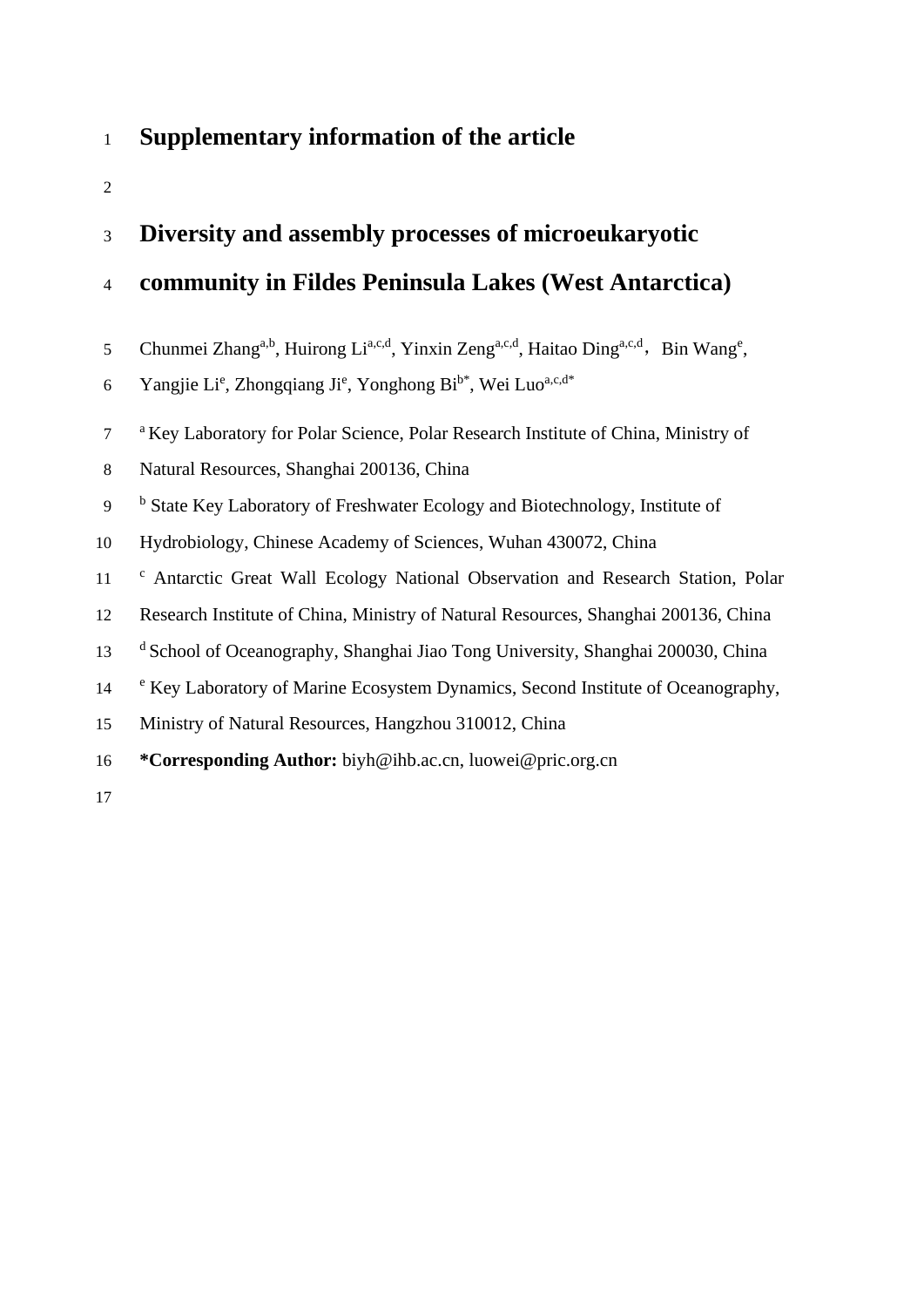| $18\,$   | Table S1 Physical and chemical properties of different lakes.                    |
|----------|----------------------------------------------------------------------------------|
| 19       | Table S2 Analysis of spatial and temporal variation in eukaryotic plankton based |
| $20\,$   | on genus level                                                                   |
| 21       | Table S3 Classification and topological properties of keystone species           |
| 22       |                                                                                  |
| 23       |                                                                                  |
| 24       |                                                                                  |
| 25       |                                                                                  |
| 26       |                                                                                  |
| $27\,$   |                                                                                  |
| $28\,$   |                                                                                  |
| 29       |                                                                                  |
| $30\,$   |                                                                                  |
| 31       |                                                                                  |
| 32       |                                                                                  |
| 33       |                                                                                  |
| 34       |                                                                                  |
| 35       |                                                                                  |
| 36       |                                                                                  |
| 37       |                                                                                  |
| 38<br>39 |                                                                                  |
| 40       |                                                                                  |
| 41       |                                                                                  |
| 42       |                                                                                  |
| 43       |                                                                                  |
| 44       |                                                                                  |
| 45       |                                                                                  |
| 46       |                                                                                  |
| 47       |                                                                                  |
| 48       |                                                                                  |
| 49       |                                                                                  |
| 50       |                                                                                  |
| 51       |                                                                                  |
| 52       |                                                                                  |
| 53       |                                                                                  |
| 54       |                                                                                  |
| 55       |                                                                                  |
| 56       |                                                                                  |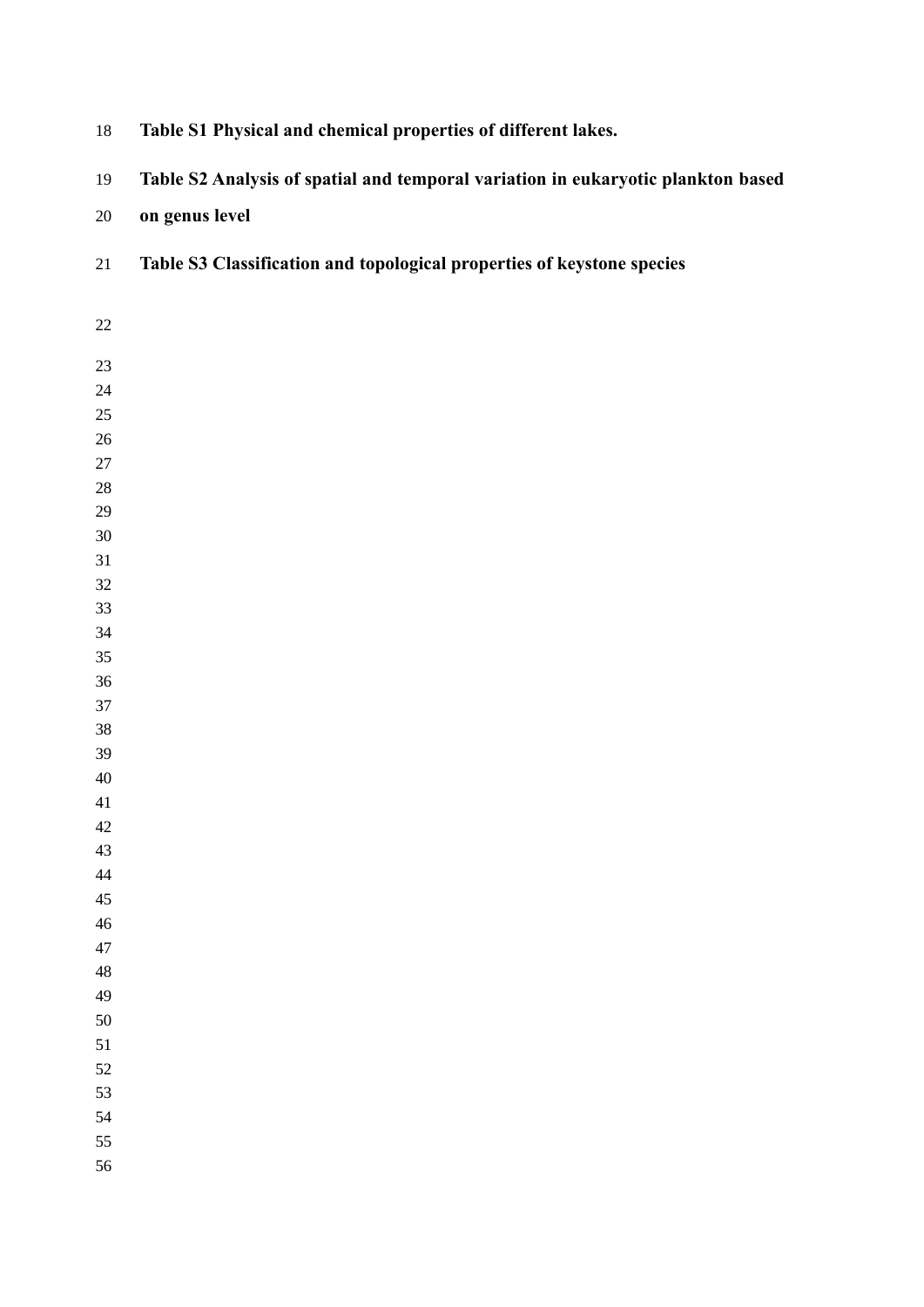| Lake         | <b>WT</b> | Sal      | pH   | $NO2-N$  | $PO_4$ -P | SiO <sub>3</sub> <sup>2</sup> | $NH_4$ <sup>+</sup> | Chl a |
|--------------|-----------|----------|------|----------|-----------|-------------------------------|---------------------|-------|
| <b>CH 17</b> | 0.90      | $\Omega$ | 8.05 | 0.02     | 0.11      |                               |                     | 0.25  |
| $KT_17$      | 2.40      | 0.10     | 7.89 | 0.02     | 0.04      |                               |                     | 0.40  |
| <b>XH 17</b> | 1.60      | 0.10     | 7.91 | 0.03     | 0.02      |                               |                     | 0.33  |
| YO 17        | 4.90      | 0.10     | 7.92 | 0.03     | 0.02      |                               |                     | 0.33  |
| <b>YY 17</b> | 0.90      | 0.10     | 8.05 | 0.05     | 0.95      |                               |                     | 2.11  |
| <b>CH 18</b> | 2.00      | 0.14     | 8.27 | 0.1      | 0.16      | 51.50                         | 0.27                | 0.31  |
| $KT_18$      | 2.70      | 0.12     | 7.91 | 0.01     | 0.06      | 21.89                         | 0.42                | 0.43  |
| <b>XH_18</b> | 2.60      | 0.09     | 7.75 | $\Omega$ | 0.04      | 22.34                         | 0.46                | 0.56  |
| YO 18        | 3.50      | 0.07     | 7.87 | 0.08     | 0.07      | 24.10                         | 0.27                | 0.89  |
| YY_18        | 2.10      | 0.09     | 7.55 | $\Omega$ | 1.78      | 1.43                          | 0.74                | 1.26  |
| <b>CH_19</b> | 3.37      | 0.12     | 7.82 | 0.15     | 0.10      | 45.47                         | 0.15                |       |
| $KT_19$      | 2.27      | 0.09     | 7.81 | 0.11     | 0.08      | 12.67                         | 0.11                |       |
| <b>XH 19</b> | 3.69      | 0.07     | 7.91 | 0.03     | 0.07      | 6.24                          | 0.23                |       |
| YO 19        | 7.14      | 0.06     | 7.95 | 0.11     | 0.10      | 6.27                          | 0.18                |       |
| $YY_19$      | 2.22      | 0.07     | 7.65 | 0.14     | 2.29      | 2.67                          | 0.05                |       |

57 **Table S1 Physical and chemical properties of different lakes**

58 Note:"—" represents missing data

59 WT: Water temperature; Sal: Salinity; NO<sub>2</sub>-N: Nitrite; PO<sub>4</sub>-P: Phosphate;  $SiO_3^2$ :

60 Silicate; NH<sub>4</sub><sup>+</sup>-N: Ammonium nitrogen; Chl.a: Chlorophyll a.

61 Units:  $(\mu M L^{-1})$ : PO<sub>4</sub>-P, NH<sub>4</sub><sup>+</sup>-N, NO<sub>2</sub>-N, SiO<sub>3</sub><sup>2</sup>; ( $\mu$ g L<sup>-1</sup>): Chl. a; (°C): WT.

## 62 **Table S2 Analysis of spatial and temporal variation in eukaryotic plankton based**

63 **on genus level**

| Lake (5 lakes) | Genus $(P<0.05)$                                                        |  |  |  |  |  |
|----------------|-------------------------------------------------------------------------|--|--|--|--|--|
| CH vs. KT      | Chrysosphaerell, Tessellaria, Raphidonema                               |  |  |  |  |  |
| CH vs. XH      | Raphidonema, Ochromonas                                                 |  |  |  |  |  |
| CH vs. YO      | Raphidonema                                                             |  |  |  |  |  |
| CH vs. YY      | Raphidonema                                                             |  |  |  |  |  |
| KT vs. XH      | Komma, Chrysosphaerell, Microglen, Synura                               |  |  |  |  |  |
| KT vs. YO      | Monochrysis, Chrysosphaerell, Komma, Synura                             |  |  |  |  |  |
| KT vs. YY      | Hydrurus, Chrysosphaerell, Monochrysis, Synura, Tessellaria, Ochromonas |  |  |  |  |  |
| XH vs. YO      | Microglen                                                               |  |  |  |  |  |
| XH vs. YY      | Chrysosphaerell, Ochromonas, Microglen                                  |  |  |  |  |  |
| YO vs. YY      | <b>Mallomonas</b>                                                       |  |  |  |  |  |
| Time (3 years) |                                                                         |  |  |  |  |  |
| 2017 vs. 2018  |                                                                         |  |  |  |  |  |
| 2017 vs. 2019  | Spumella                                                                |  |  |  |  |  |
| 2018 vs. 2019  |                                                                         |  |  |  |  |  |